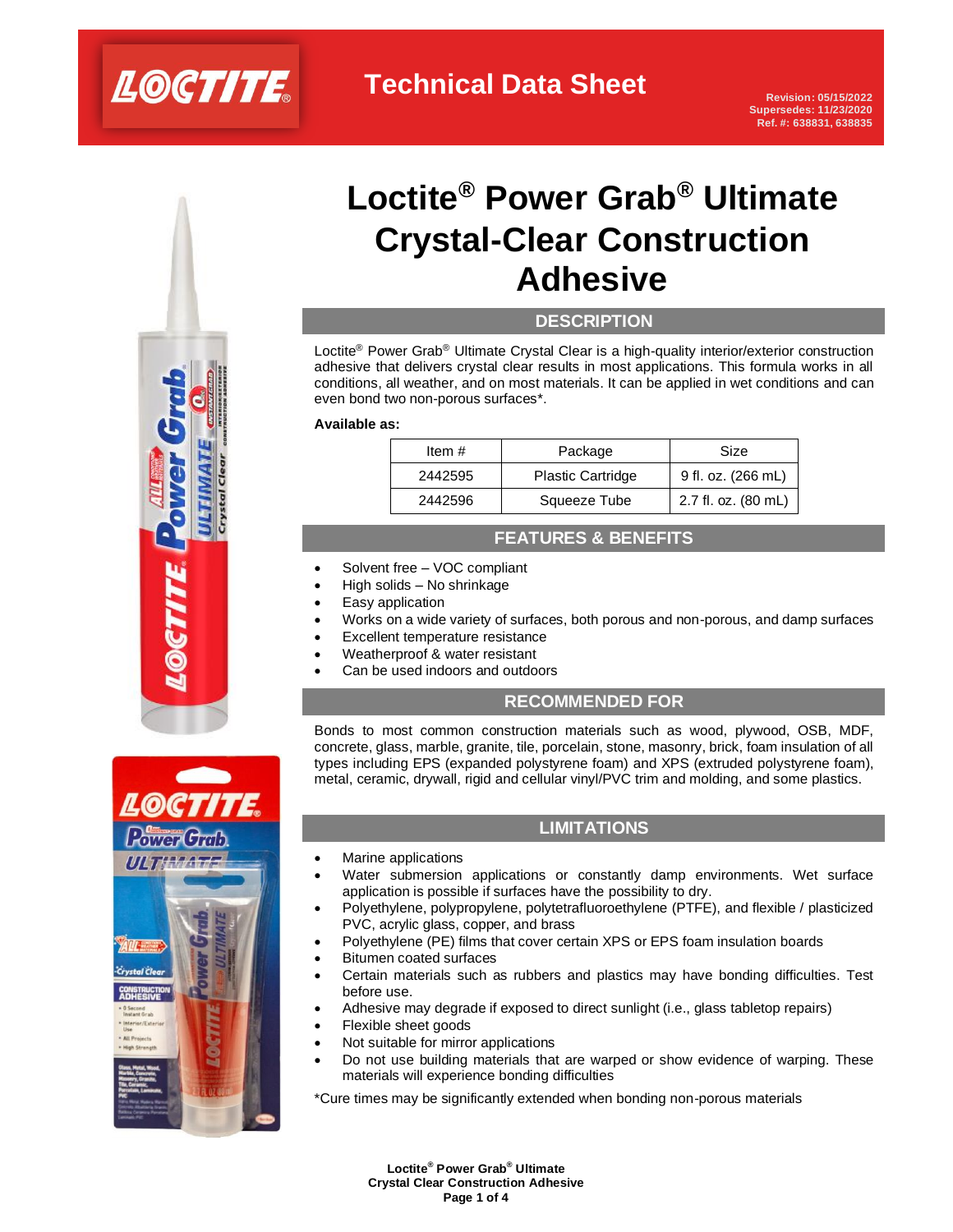

## **Technical Data Sheet**

| <b>COVERAGE</b>                                                   |                                                                  |  |  |  |
|-------------------------------------------------------------------|------------------------------------------------------------------|--|--|--|
|                                                                   |                                                                  |  |  |  |
| For a 9 fl. oz. (266 mL) cartridge:                               | For a 2.7 fl. oz. (80 mL) squeeze tube:                          |  |  |  |
| • A $\frac{1}{4}$ " (6 mm) bead extrudes approx. 27.6 ft. (8.4 m) | • A $\frac{1}{4}$ " (6 mm) bead extrudes approx. 8.3 ft. (2.5 m) |  |  |  |
| A 3/8" (9.5 mm) bead extrudes approx. 12.3 ft. (3.7m)             | • A $3/8$ " (9.5 mm) bead extrudes approx. 3.7 ft. $(1.1m)$      |  |  |  |

**COVERAGE** 

## **TECHNICAL DATA**

| <b>Typical Uncured Physical Properties</b>            |                                                  | <b>Typical Application Properties</b>                    |                                             |                                                                                                                           |  |
|-------------------------------------------------------|--------------------------------------------------|----------------------------------------------------------|---------------------------------------------|---------------------------------------------------------------------------------------------------------------------------|--|
| Color:                                                | Clear / Transparent                              |                                                          |                                             | Application Temperature: Apply at temperatures between 41°F<br>$(5^{\circ}C)$ and 104 $^{\circ}F$ (40 $^{\circ}C$ )       |  |
| Appearance:                                           | <b>Thick Paste</b>                               |                                                          | Odor:                                       | Alcohol                                                                                                                   |  |
| Base:                                                 | Silane Modified Polymer                          |                                                          | Open Time:                                  | 10 minutes*                                                                                                               |  |
| <b>Specific Gravity:</b>                              | $1.6 - 1.7$                                      |                                                          | <b>Repositioning Time:</b>                  | 5-10 minutes*                                                                                                             |  |
| Viscosity:                                            | 1,200,000 cps                                    |                                                          | <b>Clamping Time:</b>                       | 24 hours                                                                                                                  |  |
| <b>VOC Content:</b>                                   |                                                  |                                                          | <b>Extrusion Force:</b>                     | 92 lb. @ 73°F                                                                                                             |  |
| Squeeze Tube:                                         | 5.02% by weight<br>77.45 g/l                     | CARB<br><b>SCAQMD</b><br>rule 1168                       | Cure Time:                                  | 24-48 hours** at 78°F (25°C) and 50% RH                                                                                   |  |
| Cartridge:                                            | 3.49% by weight<br>58.2 g/l                      | CARB<br><b>SCAQMD</b><br>rule 1168                       | Clean Up:                                   | Clean up uncured adhesive residue with<br>mineral spirits. Scrape away cured<br>adhesive using a sharp-edged tool. Follov |  |
| Shelf Life:                                           | 12 months from date of<br>manufacture (unopened) |                                                          |                                             | solvent manufacturer's precautions for<br>using solvents.                                                                 |  |
| Lot Code Explanation:                                 |                                                  |                                                          |                                             |                                                                                                                           |  |
| Format for 2.7 oz. squeeze tube:<br><b>LLDDMYFFFF</b> |                                                  | Format for 9 oz. cartridge:<br>YYDDD                     |                                             |                                                                                                                           |  |
| $LL =$ Production plant                               |                                                  |                                                          | YY = Last two digits of year of manufacture |                                                                                                                           |  |
| DD - Day of month                                     |                                                  | DD = Day of year based on 365 days per year              |                                             |                                                                                                                           |  |
| $M=$ Month 1-9, Oct = X, Nov = Y, and Dec = Z         |                                                  | Example: $22060 =$ March 1, 2022 is the manufacture date |                                             |                                                                                                                           |  |
| $Y =$ last number of year of manufacture              |                                                  |                                                          |                                             |                                                                                                                           |  |
| $FFFF = free space for internal use only$             |                                                  |                                                          |                                             |                                                                                                                           |  |
| For example: 2312Y91910 = November 12, 2019           |                                                  |                                                          |                                             |                                                                                                                           |  |

**\***Time is dependent upon temperature, humidity, and depth of sealant applied \*\*Cure time is increased in cold temperatures and/or high humidity environments

| <b>Typical Cured Performance Properties</b>                                                                    |                           |                                                                                 |                              |  |  |  |  |
|----------------------------------------------------------------------------------------------------------------|---------------------------|---------------------------------------------------------------------------------|------------------------------|--|--|--|--|
| Color:                                                                                                         | Clear / Transparent       | Service Temperature:                                                            | -22°F (30°C) to 158°F (70°C) |  |  |  |  |
| Cured form:                                                                                                    | Non-flammable, hard solid | Sandable:                                                                       | No.                          |  |  |  |  |
| <b>Water Resistance:</b>                                                                                       | Yes                       | Paintable:                                                                      | Yes, when fully cured        |  |  |  |  |
| Tensile Strength (1-inch Overlap)<br>@73°F (23°C)<br><b>Bond Strength Development</b><br><b>Maple to Maple</b> |                           | Tensile Strength (1-inch Overlap)<br><b>Bonds cured 7 days</b><br>@ 73°F (23°C) |                              |  |  |  |  |
| 4 Hours:                                                                                                       | $18.5$ psi                | Aluminum to Maple:                                                              | 128.3 psi                    |  |  |  |  |
| 8 Hours:                                                                                                       | 65.8 psi                  | Aluminum to Aluminum:                                                           | 83.1 psi                     |  |  |  |  |
| 24 Hours:                                                                                                      | 125.2 psi                 | Aluminum to Aluminum:                                                           | 161.2 psi                    |  |  |  |  |
| 7 days:                                                                                                        | 161.2 psi                 |                                                                                 |                              |  |  |  |  |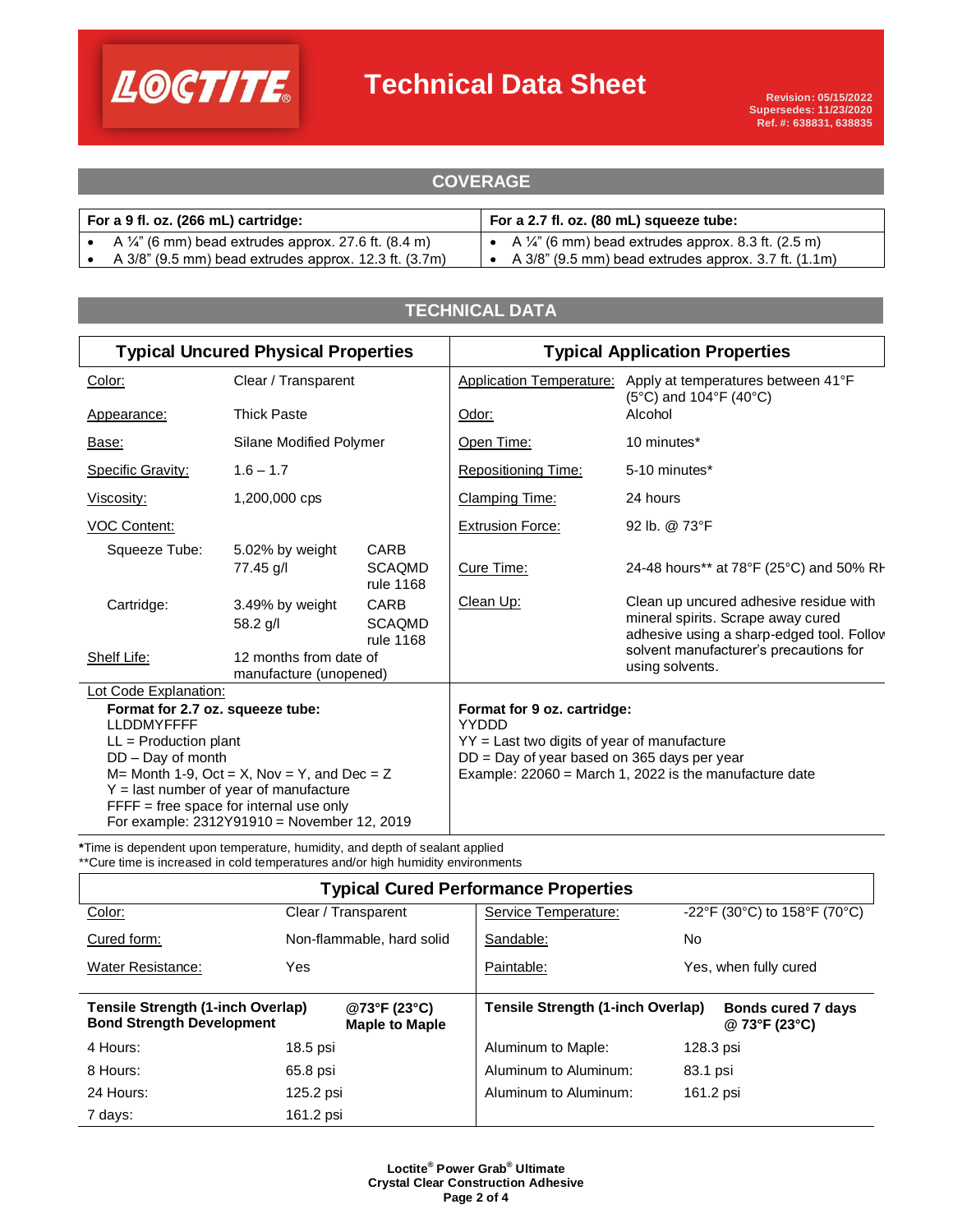

## **Technical Data Sheet**

## **DIRECTIONS**

#### **Tools Typically Required:**

Utility knife, caulking gun, tool to puncture cartridge seal, plant mister bottle containing water (if bonding two non-porous surfaces).

### **Safety Precautions:**

Wear gloves to avoid skin contact and wash hands after use.

#### **Preparation:**

For best results use above 41°F (5°C). For easier application, ensure the product temperature is 60°F (15°C) or higher but below 90°F (32°C). Surfaces must be clean and free of frost, standing water, grease, oil, dust, release agents, and other contaminants. Wet surfaces are possible if they have the possibility to dry. Pre-fit all materials and protect finished surfaces.

**Cartridge:** Remove nozzle and cut nub on cartridge. Screw on nozzle and cut at a 45° angle to required opening, at least ¼ inch or wider.

**Squeeze Tube:** Remove cap and puncture inner seal.

#### **General Application Guidelines:**

Apply adhesive to one surface of the materials being bonded then press surfaces firmly together within 10 minutes of application. Materials may be repositioned within 5-10 minutes after applying the adhesive. If bonding two non-porous surfaces (such as foam, metal, or fiberglass) or under very dry conditions (less than 30% relative humidity), add water in the form of a very light or atomized spray from a plant mister bottle to the extruded adhesive. The repositioning time will then be reduced to less than 5 minutes. Cure times may be significantly extended when bonding non-porous materials. Use mechanical support or temporary bracing for 24-48 hours depending upon project requirements while the adhesive cures. Cure time is dependent upon temperature, humidity, porosity of substrate and amount of adhesive used. Low temperature and humidity will slow cure time. When bonding EPS and XPS foam insulation, avoid cure and surface temperatures above 90°F (32°C).

Be very careful not to allow Loctite® Power Grab® Ultimate Crystal Clear to cure on a finished surface (removal may not be possible without surface damage).

Do not use building materials that are warped or show evidence of warping. These materials will experience bonding difficulties.

#### **Application Tips:**

- 1. For small, relatively smooth and level surfaces, use straight, parallel beads of adhesive (Fig.1).
- 2. For large areas, parallel serpentine beads work best when placed 6 8" O.C. (Fig.2).
- **Important:** In case of two non-porous surfaces, adhesive beads must not merge or form a continuous area as adhesive requires air/moisture to cure.
- 3. When using in exterior or outdoor applications, it is best to apply adhesive in vertical beads from top to bottom to help support vertical load conditions.
- 4. For rough and uneven surfaces using the spot method works best (Fig.3).



#### **Bonding Drywall, Vinyl Board, or Paneling to wall surfaces:**

For bonding to relatively smooth and level surfaces apply adhesive as a series of vertical beads 10 inches apart (perimeter gluing is not recommended). Start the beads approximately 1 inch from the panel edge applying ¼" to  $\frac{3}{4}$ " round beads of adhesive. Immediately after applying the adhesive place the foam against the substrate and press firmly into place to flatten out the adhesive. Be careful not to over press. Mechanical fasteners or temporary bracing must be used and kept in place until the adhesive is fully cured, depending upon the project requirements. Cure time will vary depending on the porosity of the material used, the humidity, and the temperature at time of application.

When bonding drywall or paneling to wood/metal stud framing, apply  $\frac{1}{4}$ " to  $\frac{2}{8}$ " round bead of adhesive to each stud starting 3 inches from the top and ending 3 inches from the bottom. All drywall applications require perimeter nailing/screws 16" O.C. and 24" O.C. in the field following the Adhesive Nail-On Attachment Method for gypsum wallboard. Temporary support or bracing is required for prefinished panels until adhesive is fully cured. Mechanical fasteners may be required at the top and bottom of each prefinished panel.

#### **Drywall application over foam insulation:**

Apply not smaller than ¼" round beads of adhesive as outlined above. Position drywall, align, then press firmly into place. Perimeter fasten to underlying studs or strapping around entire perimeter. It is recommended to brace the center or field of the panels for at least 24 hours. Mechanical fasteners must be used and kept in place until adhesive is fully cured. Furring strips are recommended for concrete wall applications.

> **Loctite® Power Grab® Ultimate Crystal Clear Construction Adhesive Page 3 of 4**